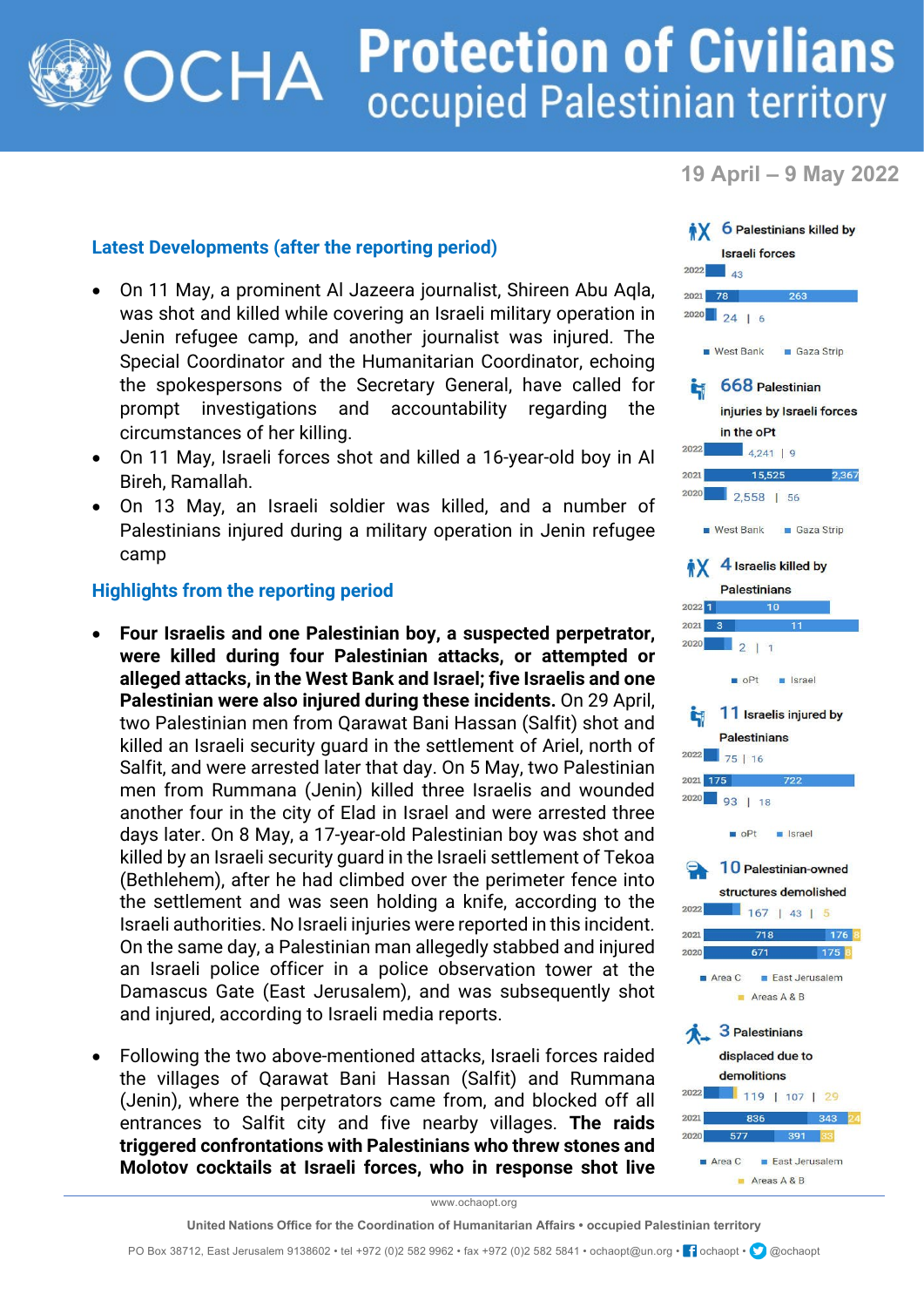**ammunition; this resulted in the killing of a 27-year-old Palestinian man in Azzun village (Qalqiliya).** Another three Palestinians were injured with live ammunition and twelve others were arrested by Israeli forces. The access of all forty-thousand residents of the affected villages to services and livelihoods was severely disrupted for at least one day. During the raids, Israeli forces also searched the family houses of the perpetrators of the Elad attack and measured them, reportedly in preparation for their punitive demolition.

- **Israeli forces killed four other Palestinians with live ammunition, in four separate incidents across the West Bank.** One of the fatalities, a 20-year-old, succumbed to wounds sustained on 9 April, when he was shot by Israeli forces as Palestinians threw stones during a search-and-arrest operation in Al Yamun (Jenin). Another 20-year-old was killed on 27 April during a search-andarrest operation in the Jenin refugee camp; according to Israeli sources, the fatality was involved in an exchange of fire. Another fatality, aged 20, was shot and killed on 26 April as Palestinians were throwing stones at an undercover Israeli unit in Aqabet Jaber refugee camp (Jericho); another three Palestinians were injured, and two others were arrested during the operation. In another incident on 8 May, Israeli forces shot and killed a 27-year-old Palestinian man while he was attempting to enter Israel through a breach in the Barrier in the Tulkarm area.
- **Overall, 668 Palestinians, including 24 children, were injured by Israeli forces across the West Bank.** Most of the injuries (375) were recorded near Beita and Beit Dajan (both in Nablus), and Kafr Qaddum (Qalqiliya), in demonstrations against settlements; and another 78 injuries resulted from other demonstration in Nablus, Qalqilya and Bethlehem protesting the increased number of Palestinian killings. In five incidents, in Qaryut (Nablus), Nablus city, Salfit city and Haris (Salfit), 100 people were injured following the entry of Israeli settlers to Palestinian communities, accompanied by Israeli forces; according to Palestinian sources, Israeli forces fired sound bombs in the air and residents subsequently threw stones at them. Another 12 Palestinians were injured during five search-and-arrest operations in Jerusalem, Jericho, Jenin, and Bethlehem. Four others were injured during a punitive demolition in Silat al Harithiya (Jenin), (see below). The remaining 99 injuries were reported in the Old City of Jerusalem (see below). Of all the Palestinian injuries, 17 were by live ammunition, 117 by rubber bullets, and most of the remainder were treated for inhaling teargas.
- **On six occasions, the Israeli police carried out operations in and around Haram Al Sharif/Temple Mount in the Old City of Jerusalem, triggering violent confrontations with Palestinians.** A



Elsewhere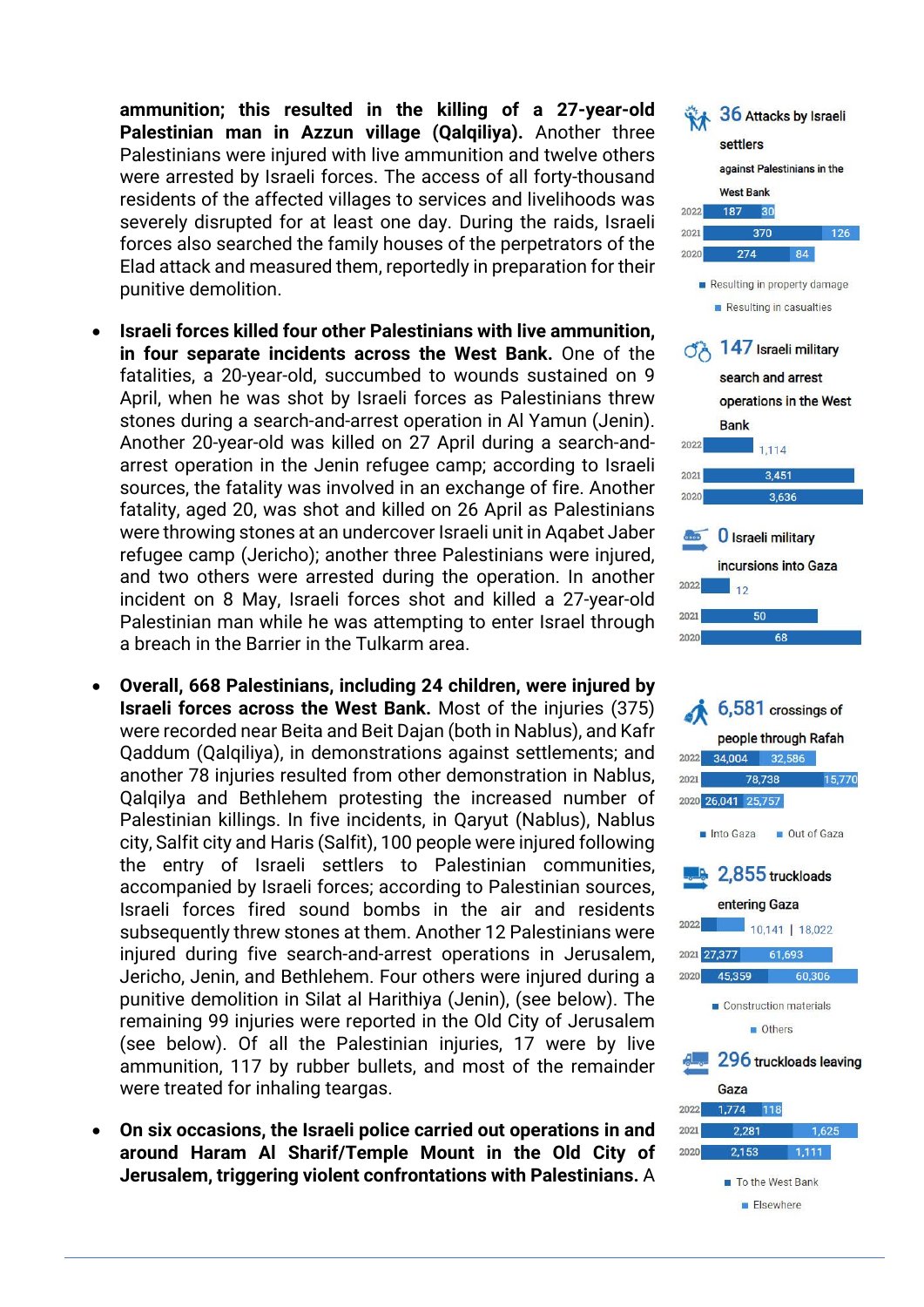total of 99 Palestinians, including 15 children, were injured; 107 others were arrested; the windows, doors and carpets of the Al Qibly mosque sustained extensive damage. These operations followed three consecutive weeks of almost daily raids by Israeli forces to evacuate Palestinian worshippers to secure the entry of Israelis into the compound. Israeli forces shot stun grenades, sponge-tipped bullets, and teargas cannisters, and beat Palestinians with batons, including children, women, and journalists. On 4 May, Israelis resumed their daily entries into Al Aqsa compound after the Israeli authorities had banned their entry for 12 days. Palestinian officials have warned that admitting Israeli settlers into the compound could further escalate an already tense situation and change the status quo at Haram Al Sharif/Temple Mount. According to Israeli officials, there is no intention to change the status quo.

- **On 3 May, the Israeli High Court of Justice rejected the petition filed by 12 Palestinian herding communities of Massafer Yatta (Hebron) against the Israeli military's decision to use 30,000 dunums of their land as an active 'firing zone.'** As of 4 May, the Israeli Army is authorized to conduct military trainings in this area. About 1,200 Palestinians, including 560 children, may be forcibly displaced or otherwise directly affected.
- **The Israeli authorities demolished, confiscated, or forced people to demolish nine Palestinian-owned structures in Area C of the West Bank and East Jerusalem, citing the lack of Israeli-issued building permits.** As a result, one person was displaced, and the livelihoods of about 31 others were affected. This followed a decline in demolitions and confiscations during Ramadan, which was consistent with the practice in most previous years.
- **On 7 May, Israeli forces punitively demolished parts of a residential structure in Silat al Harithiya (Jenin).** The property was home to two family members of a Palestinian accused of being involved in the killing of an Israeli settler on 16 December 2021.
- **Israeli settlers injured seventeen (17) Palestinians, including two children, and people known or believed to be settlers damaged Palestinian property in 27 instances.** Israeli settlers attacked, shot, and injured thirteen Palestinian farmers, including two with live ammunition, and three by dogs, while farmers were working in their lands in six separate incidents in Surif, As Samu's and Safa (all in Hebron), Sinjil (Ramallah), Beita (Nablus) and Kisan (Bethlehem). Ten additional attacks occurred in Nablus, Ramallah, Hebron and Salfit: these included perpetrators breaking into livelihood structures, stealing agricultural equipment and water tanks, and causing damage to a water facility and pipelines.